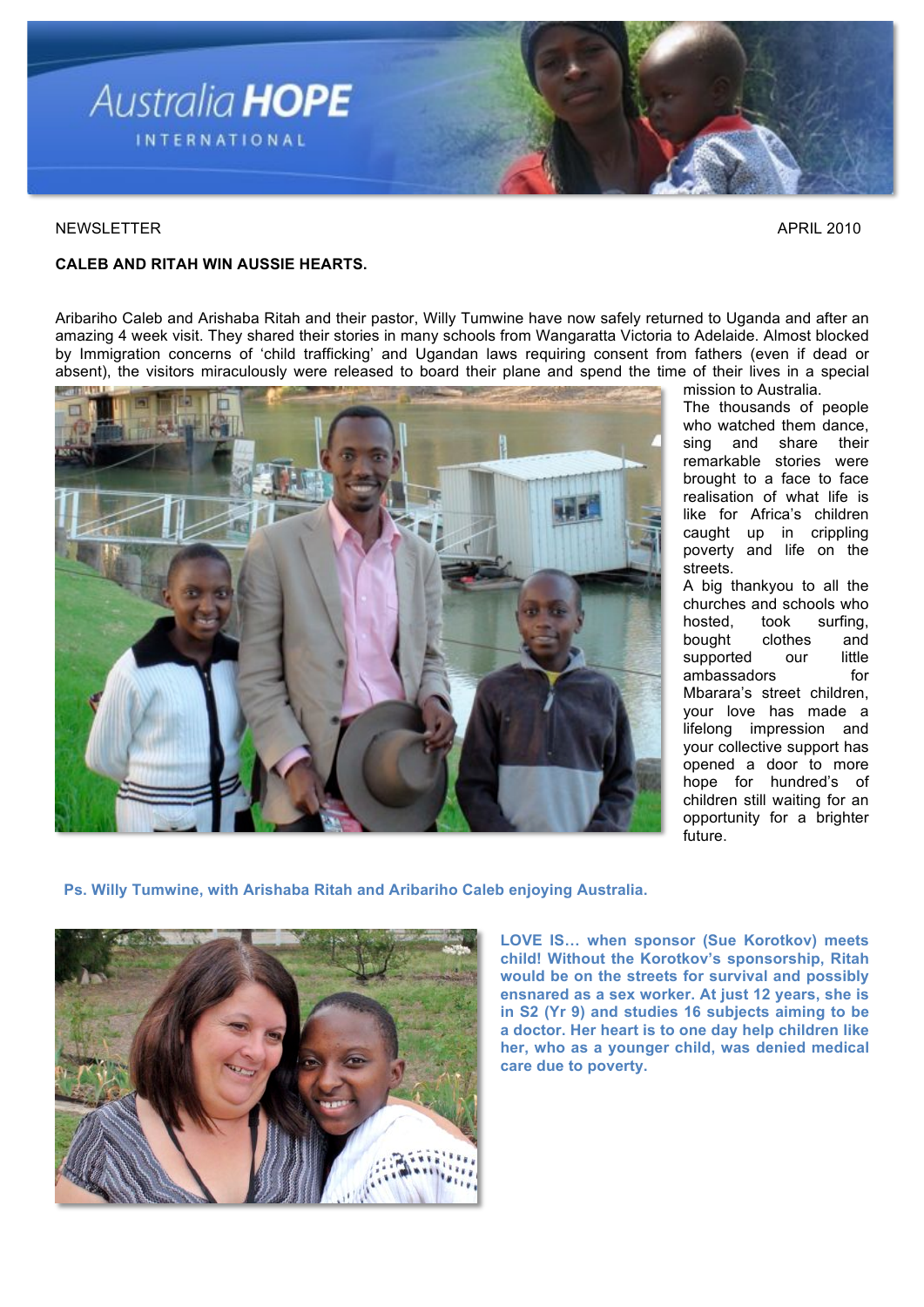**The Dunkin Family who sponsor Nixon, Ritah's brother, who is now also in school.**



#### **A LOOMING CHALLENGE!**

When Ritah was sharing about her school life and future aspirations to be a doctor, we realized our goals of empowering our African partners to take needy children through Primary School is only part of the vision for educating Africa's children. Our HOPE Projects vision must now focus on providing a good Senior Boarding School, which upholds the best interests of the children at heart and adequately prepares them for their chosen work.

A boarding school is required because the intense study practices in African schools require the children to have good housing, electric lights to study at night, and good nutrition. The huts and homes of virtually all our 2000 children currently in HOPE Schools across Uganda and in DR Congo, have no electricity, no concrete floors, no running water, inadequate food and no furniture. The other reason now made clear is the cost of schooling in Senior School years exceeds sponsorship, and most of our HOPE School children are not even sponsored.

So firmly on the planning table now is a HOPE Senior Boarding School that will receive HOPE School children



graduating from Primary School from the villages, towns and refugee camp where they currently attend.

Food for these future senior students will be grown in farming training projects.

According to Ps. Willy Tumwine, there is a huge need for this form of education in Southern and Western Uganda and providing our own school with our existing partners is the only way our hundreds of supported and sponsored children can finish senior school education.

We are excited about this clear vision and look forward to commencing construction on our 40 acre base land at Mbarara.

And what happens after Senior School for the hundreds of Ritah and Caleb's who can see their career choice before them? The answer is a longer-term vision, but an essential one to equip these young people so they can reach their goal and be a positive influence in their nation. The only affordable way for them to study further will be to provide a HOPE University. But that one is future for now!

**Mirembe Irene, our first sponsored child to make university. There are hundreds coming up behind her who will also strive to study at university. Can you dream with us to provide a place for them to study at university level?**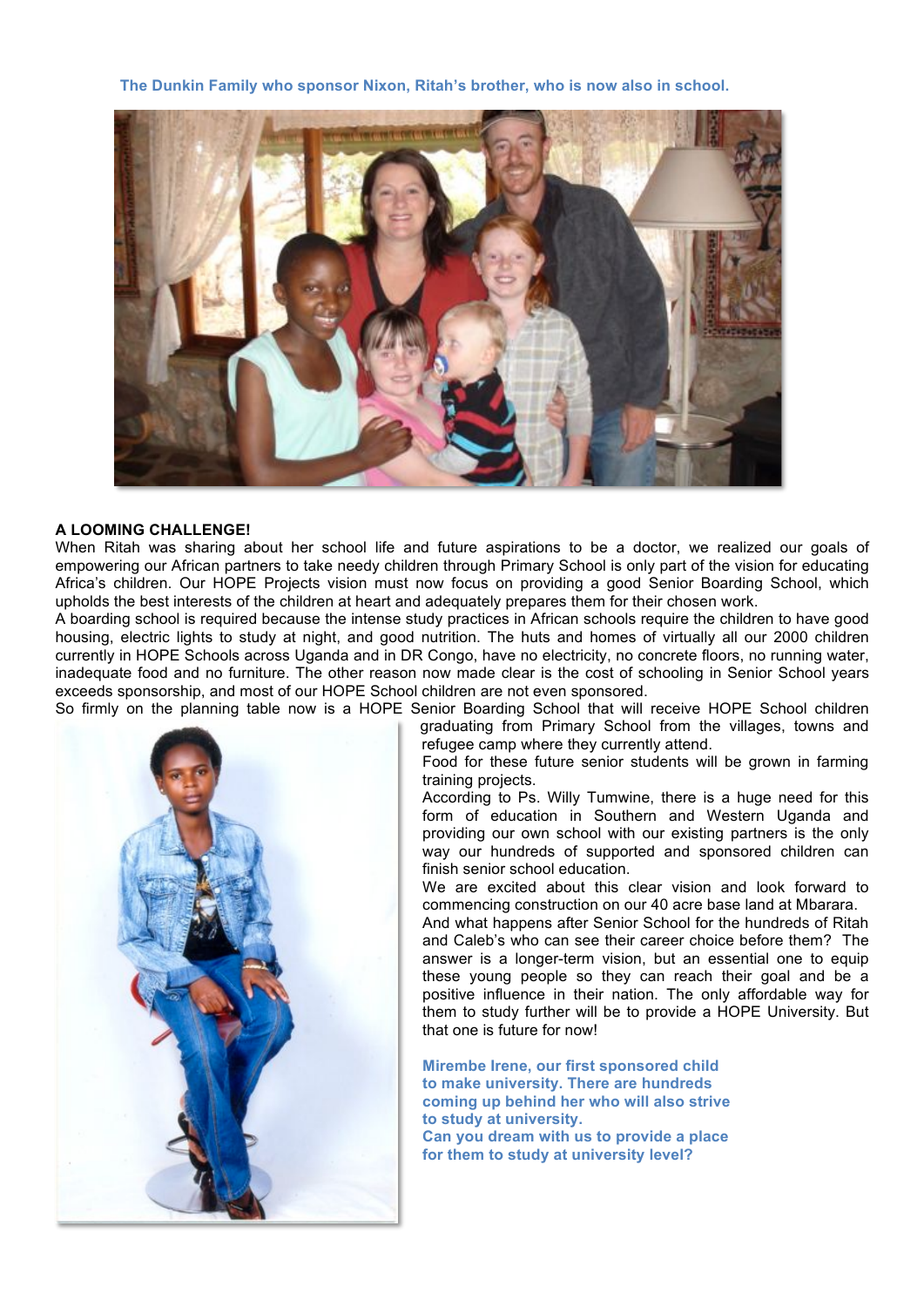### **RUSH FOR 13 NEW ROOMS AT HOPE SCHOOLS.**

In January funds became available to build 6 mudbrick classrooms to accommodate the growing number of children in 3 HOPE Primary Schools. But today we have stretched that support to build 7 mudbrick and 6 timber slab classrooms, most of which are unfinished but bursting with eager students. A new school with partner RWC-Children's Trust has started in Mbarara primarily for the young street kids and local needy children .



**HOPE Primary School, Nakivale Refugee Camp with office block on left, rainwater tank and new double classroom block on right.**

## **OTHER NEW DEVELOPMENT PROJECTS IN 2010.**

- A 16 acre **farming project** to produce watermelon, maize and cassava with new HOPE partner 'HOPE for the Hurt' , directors, Lulenti and Mary Ssali in Kakira, central Uganda. A **chicken project** to provide income for AIDS widows and a **computer/stationary shop** to fund orphans education has also commenced with this new partner.

- A **farming project** on the 40 acre HOPE base land at Mbarara. Our partner CVM, director, Kaazi Twinomujuni, manages this project and profits will empower CVM to provide small business opportunities for widows, education for orphans and relief for those in their communities who have fled war in nearby Congo or who are struck down with poverty and disease.

- **Women's Health and HOPE Project** is starting with support from a fashion parade held at CFC church, Murray Bridge. This project will establish girls rescued by Anne and Willy Tumwine from prostitution, in a new small business of tailoring school uniforms for hundreds in our HOPE Schools. Abandoned women and AIDS widows will also be part of this new team of women who can be trained and afforded this great opportunity to become self sufficient in a safe environment of care through partner RWC, Mbarara.





**Lulenti and Mary Ssali and the Chicken business started to provide income for AIDS Widows.**